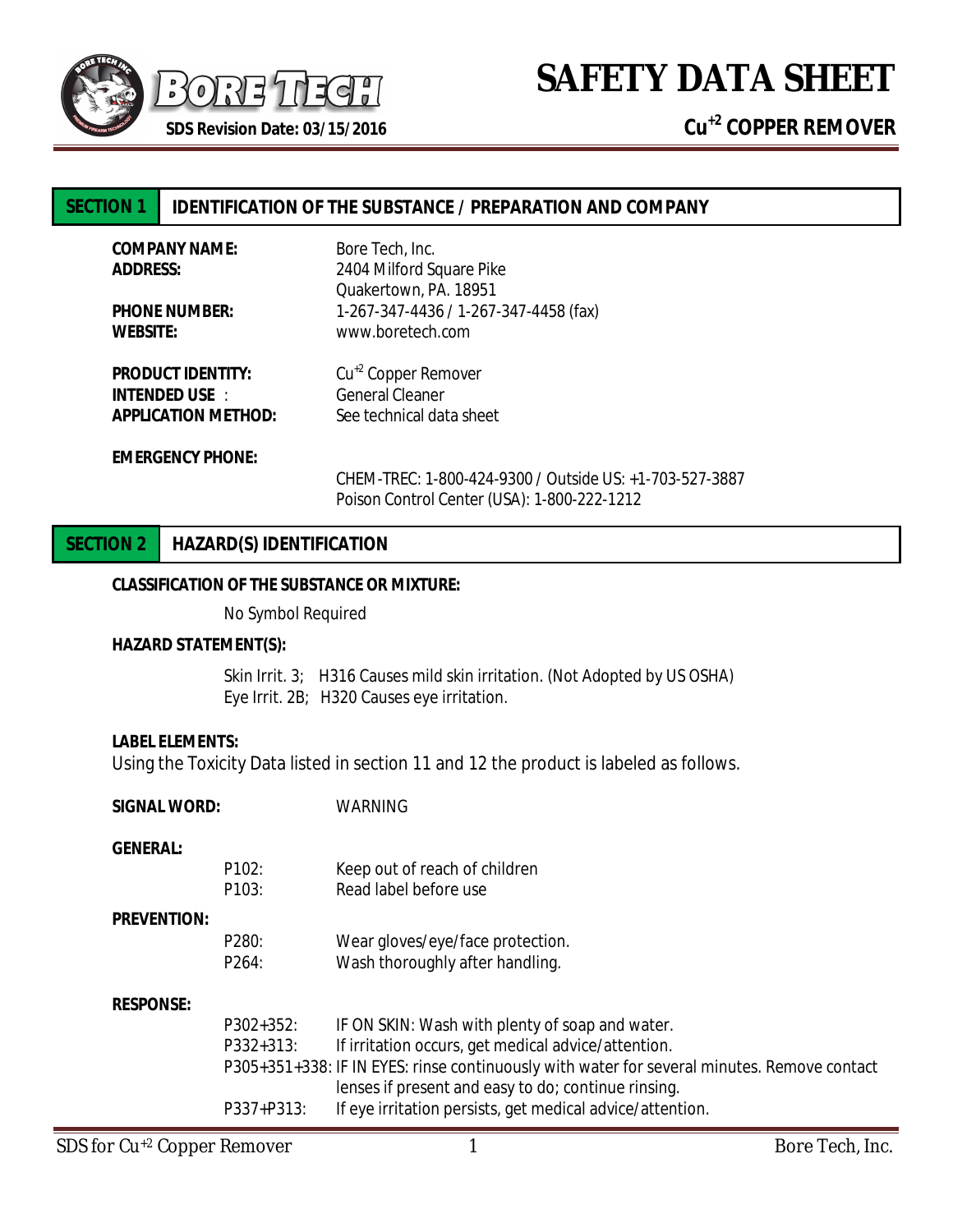

### **STORAGE:**

P404: Store in a closed container.

## **DISPOSAL:**

P501: Dispose of contents/container in accordance with local/national regulations.

## **CLASSIFICATION SYSTEM**

**NFPA Ratings (scale 0 - 4)**



**HMIS Ratings (scale 0 – 4)**

| <b>HEALTH</b>     | Health = $1$     |
|-------------------|------------------|
| <b>FTRE</b>       | Fire $= 1$       |
| <b>REACTIVITY</b> | Reactivity = $0$ |

## **OTHER HAZARDS** Results of PBT and *v*P*v*B assessment PBT: Not Applicable *v*P*v*B: Not Applicable

# **SECTION 3 COMPOSITION / INFORMATION ON INGREDIENTS**

This product is labeled with the following GHS classifications, as it contains substances that present a hazard within the meaning of the relevant State and Federal Hazardous Substances regulations. This product is a proprietary blend with nonhazardous additions and some ingredients and mixture percentages are being withheld as confidential business information.

| <b>CAS Number</b> | <b>EC Number</b> | <b>Chemical Designations</b>      | <b>GHS Classification</b>               | Weight %   |
|-------------------|------------------|-----------------------------------|-----------------------------------------|------------|
| 2041-14-7         | 218-043-0        | 2-Aminoethylphosphonic Acid       | Eye Irrit. 2B; H320 Skin Irrit. 3; H316 | $\leq$ 25  |
| 112-34-5          | 203-961-6        | Diethylene glycol monobutyl ether | Eye Irrit. $2B$ ; H320                  | $2 \le 10$ |
| 7732-18-5         | 231-791-2        | Water                             | N/A                                     | ≤90        |

## **Relevant Risk Phrases:**

H316 Causes mild skin irritation. (Not Adopted by US OSHA) H320 Causes eye irritation.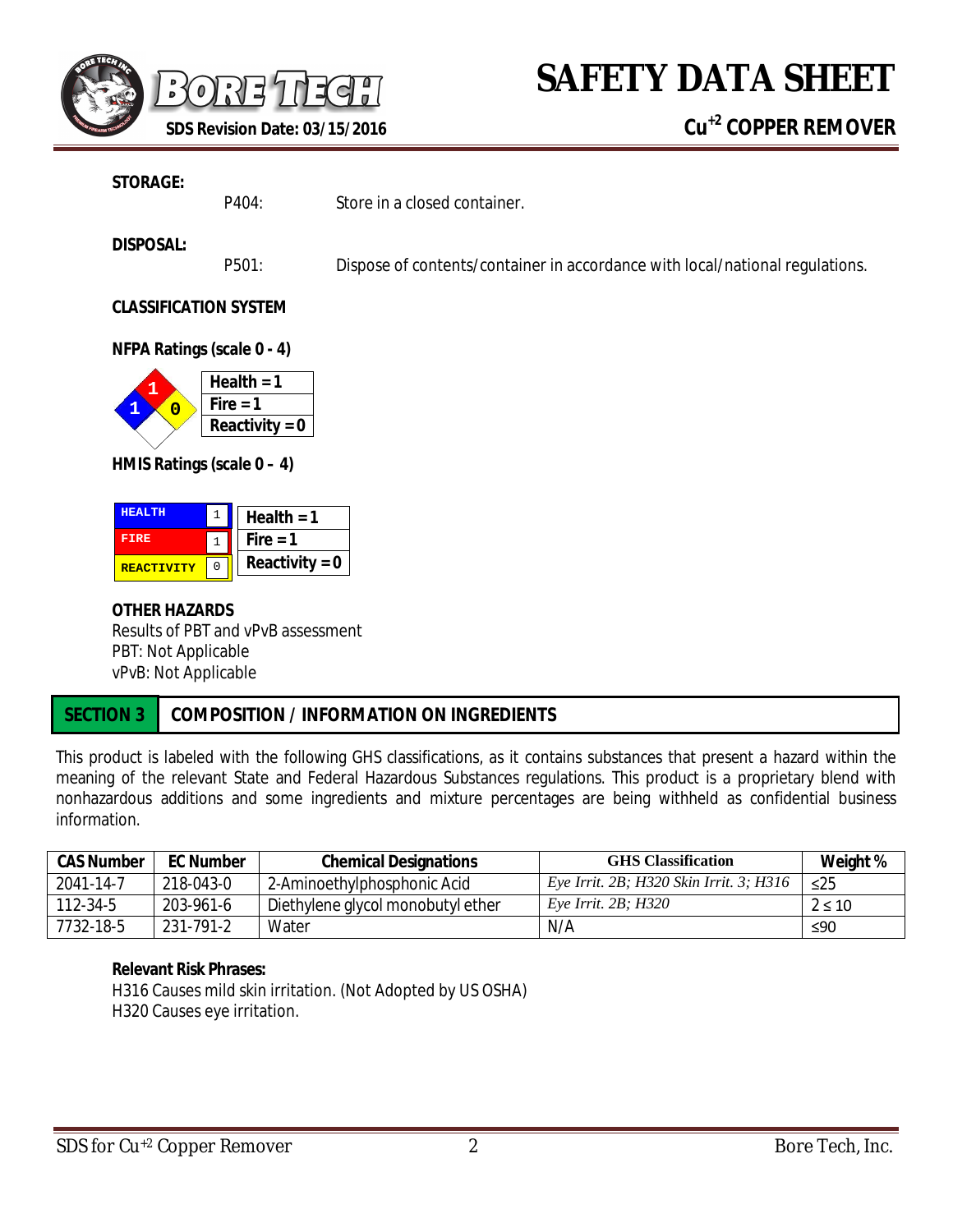

**SAFETY DATA SHEET**

| <b>SECTION 4</b>                                                   | <b>FIRST AID MEASURES</b>                                                                                                                                                                                           |                                                                                                                                                                    |  |  |
|--------------------------------------------------------------------|---------------------------------------------------------------------------------------------------------------------------------------------------------------------------------------------------------------------|--------------------------------------------------------------------------------------------------------------------------------------------------------------------|--|--|
| <b>GENERAL:</b>                                                    |                                                                                                                                                                                                                     | In all cases of doubt, or when symptoms persist, seek medical attention. Never give anything by<br>mouth to an unconscious person.                                 |  |  |
| <b>INHALATION:</b>                                                 | Remove to fresh air. Keep patient warm and at rest. If breathing is irregular or stopped, give<br>artificial respiration. If unconscious, place in the recovery position and obtain immediate medical<br>attention. |                                                                                                                                                                    |  |  |
| <b>INGESTION:</b>                                                  |                                                                                                                                                                                                                     | If symptoms persist, consult doctor                                                                                                                                |  |  |
| <b>EYES:</b>                                                       | Check for and remove any contact lenses. Irrigate copiously with clean fresh water for several<br>minutes. If symptoms persist, consult a doctor.                                                                   |                                                                                                                                                                    |  |  |
| SKIN:                                                              |                                                                                                                                                                                                                     | Remove contaminated clothing. Wash skin thoroughly with soap and water                                                                                             |  |  |
|                                                                    | MOST IMPORTANT SYMPTOMS AND EFFECTS, BOTH ACUTE AND DELAYED                                                                                                                                                         |                                                                                                                                                                    |  |  |
| <b>OVERVIEW:</b>                                                   | No adverse symptoms or effects anticipated under normal handling conditions.<br>See Section 2 for further details.                                                                                                  |                                                                                                                                                                    |  |  |
| <b>EYES:</b><br>SKIN:                                              | Causes eye irritation<br>Causes mild skin irritation                                                                                                                                                                |                                                                                                                                                                    |  |  |
| <b>SECTION 5</b>                                                   | <b>FIRE FIGHTING DATA</b>                                                                                                                                                                                           |                                                                                                                                                                    |  |  |
| <b>EXTINGUISHING MEDIA:</b>                                        |                                                                                                                                                                                                                     | Fire can be extinguished using: Water spray, fog or mist, alcohol resistant foam,<br>carbon dioxide $(CO2)$ , dry chemicals, sand, etc.                            |  |  |
| <b>SPECIAL HAZARDS:</b>                                            |                                                                                                                                                                                                                     | No further relevant information available                                                                                                                          |  |  |
| <b>ADVICE FOR FIREFIGHTERS:</b>                                    |                                                                                                                                                                                                                     | Evacuate area. Prevent contamination from run-off of adjacent areas, streams,<br>drinking water and sewers. Do not flush down sewers or other drainage<br>systems. |  |  |
| <b>PROTECTIVE EQUIPMENT:</b>                                       |                                                                                                                                                                                                                     | Exposed firefighters must wear standard protective equipment and SCBA.                                                                                             |  |  |
| <b>SECTION 6</b>                                                   | <b>ACCIDENTAL RELEASE MEASURE</b>                                                                                                                                                                                   |                                                                                                                                                                    |  |  |
| PERSONAL PRECAUTIONS PROTECTIVE EQUIPMENT AND EMERGENCY PROCEDURES |                                                                                                                                                                                                                     |                                                                                                                                                                    |  |  |

Not required

# **ENVIRONMENTAL PRECAUTIONS**

Do not allow to enter sewers / surface or ground water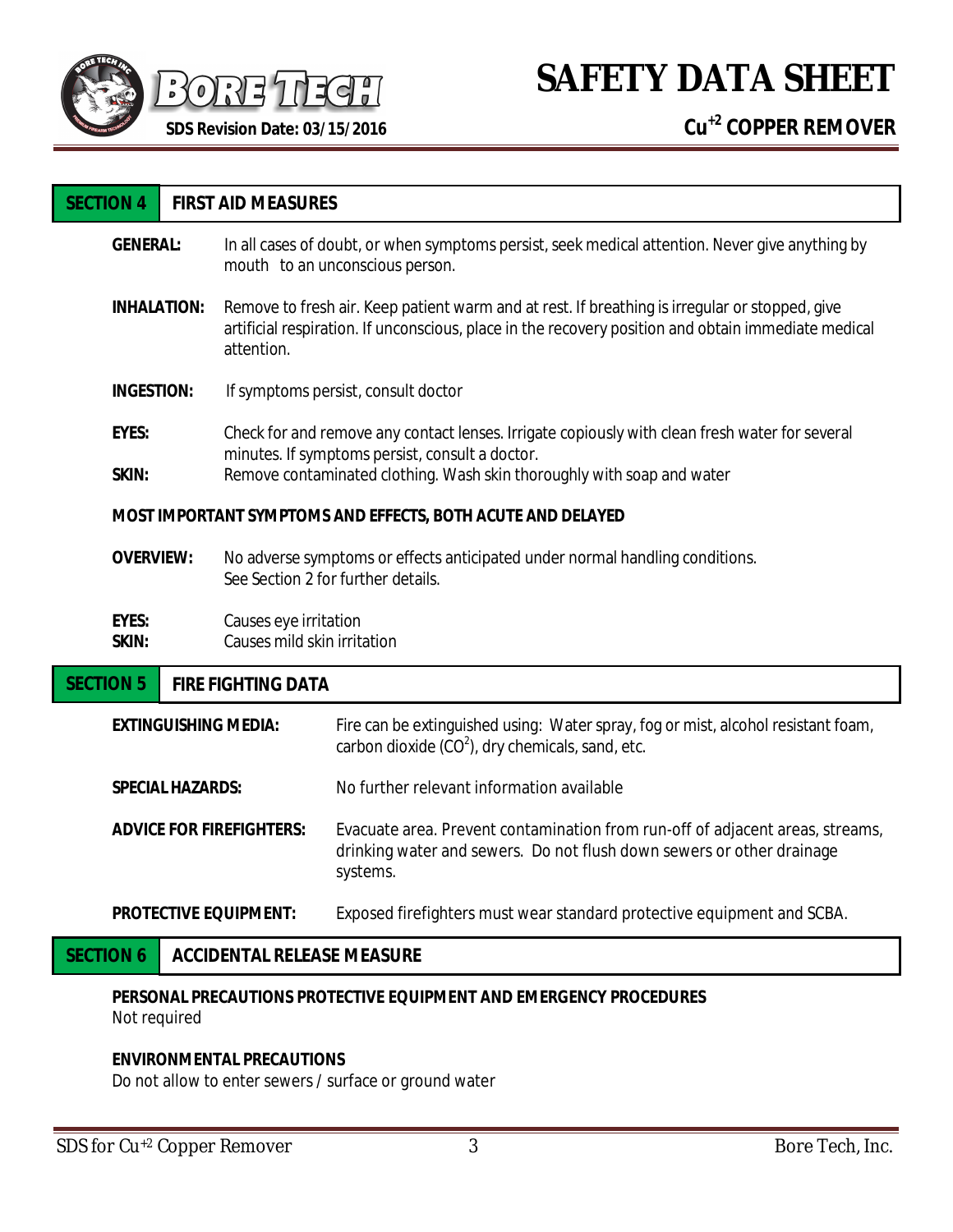

## **METHODS AND MATERIAL FOR CONTAINMENT AND CLEANING UP**

Ventilate the area and avoid breathing vapors. Take personal protective measures listed in Section 8. Contain and absorb spillage with non-combustible materials (e.g. sand/earth/vermiculite). Place in closed containers outside and dispose of according to the Waste regulations (see Section 13). Clean with water. Do not allow spills to enter drains or water course.

# **SECTION 7 HANDLING AND STORAGE**

#### **PRECAUTIONS FOR SAFE HANDLING**

Avoid contact with eyes, skin or clothing. Ensure adequate ventilation and prevent formation of aerosols. Keep container closed. Use good personal hygiene practices. Wash hands before eating, drinking, smoking. Remove contaminated clothing and clean before re-use. See section 2 for further details (PREVENTION).

#### **CONDITIONS FOR SAFE STORAGE**

Store in tightly closed containers away from excessive heat and incompatibles. See Section 2 for further details (STORAGE).

#### **INCOMPATIBLE MATERIALS**

Store away from reducing agents

#### **FURTHER INFORMATION ABOUT STORAGE CONDITIONS**

Keep from freezing Store out of the reach of children

## **SPECIFIC END USE(S)**

General metal cleaner

## **MANUFACTURES RECOMMENDED SHELF LIFE**

When stored according to Section 7 conditions: 2 years from the Date of Sale

# **SECTION 8 EXPOSURE CONTROLS / PERSONAL PROTECTION**

## **GENERAL PROTECTIVE EQUIPMENT AND HYGIENIC MEASURES**

Avoid contact with eyes, skin or clothing. Keep away from foodstuffs, beverages and feed. Use good personal hygiene practices. Wash hands before eating, drinking, smoking. Remove contaminated clothing and clean before re-use. See section 2 for further details (PREVENTION).

### **PROTECTIVE EQUIPMENT**

- **RESPIRATORY:** If workers are exposed to concentrations above the exposure limit they must use the appropriate, certified respirator.
- **EYES:** Wear safety eyewear (e.g. safety spectacles/goggles/visors) to protect against the splash of liquids.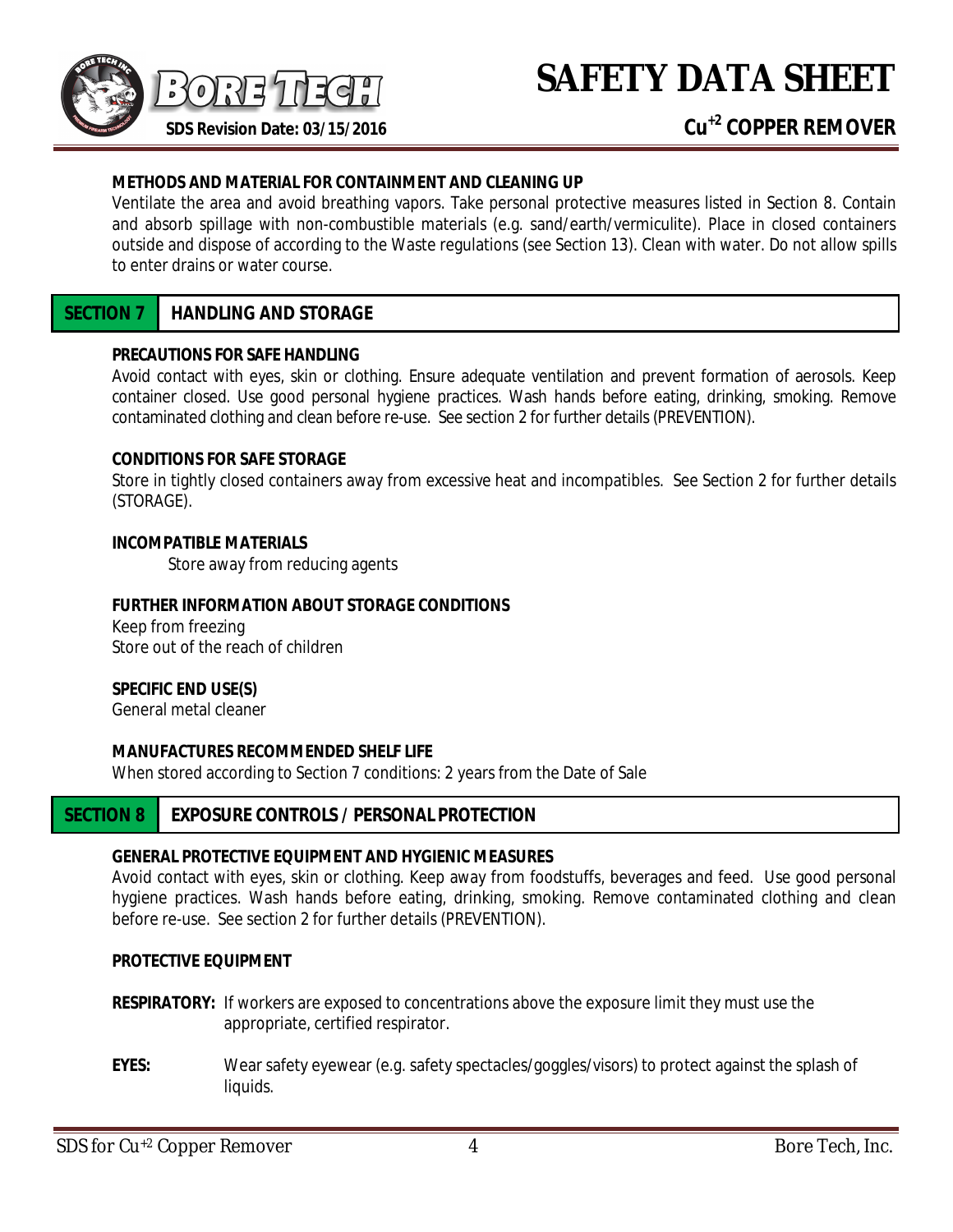

**SKIN:** Use suitable protective gloves if risk of skin contact. All parts of body should be washed after contact.

## **ENGINEERING CONTROLS**

No special ventilation requirements. Good general ventilation should be sufficient to control worker exposure to airborne contaminants. If these methods are not sufficient to maintain concentrations of particulates and any vapor below occupational exposure limits, suitable respiratory protection must be worn.

#### **OTHER WORK PRACTICES**

No data available. See Section 2 for further details (PREVENTION).

# **SECTION 9 PHYSICAL AND CHEMICAL PROPERTIES**

| <b>APPEARANCE</b>                      |                                              |
|----------------------------------------|----------------------------------------------|
| Form:                                  | Liquid                                       |
| Color:                                 | Amber colored                                |
| Odor:                                  | Mild pine odor                               |
| <b>ODOR THRESHOLD:</b>                 | Not determined                               |
| pH Value at 15.6 °C (60 °F):           | 9.8                                          |
| <b>CHANGE IN CONDITION</b>             |                                              |
| Melting point/Melting range:           | Undetermined                                 |
| Boiling point/Boiling range:           | 110°C (230°F)                                |
| <b>FLASH POINT:</b>                    | $>130$ °C ( $>266$ °F)                       |
| <b>FLAMMABILITY (SOILID, GASEOUS):</b> | Not applicable                               |
| <b>IGNITION TEMPERATURE:</b>           | 225 °C (437 °F)                              |
| <b>DECOMPOSITION TEMPERATURE:</b>      | Not determined                               |
| <b>AUTO IGNITING:</b>                  | Product is not self igniting                 |
| <b>DANGER OF EXPLOSION:</b>            | Product does not present an explosion hazard |
| <b>EXPLOSION LIMITS</b>                |                                              |
| Lower:                                 | 2.6 Vol %                                    |
| Upper:                                 | 12.6 Vol %                                   |
| VAPOR PRESSURE AT 20 °C (68 °F):       | 23 hPa (17 mm Hg)                            |
| <b>DENSITY AT 20 °C (68 °F):</b>       | 1.031 g/cm <sup>3</sup> (8.604 lbs/gal)      |
| <b>RELATIVE DENSITY:</b>               | Not determined                               |
| <b>VAPOR DENSITY:</b>                  | Not determined                               |
| <b>EVAPORATION RATE:</b>               | Not determined                               |
| <b>SOLUBILITY IN/MISCIBILITY WITH</b>  |                                              |
| Water:                                 | Fully miscible                               |
| <b>PARTITION COEFFICIENT:</b>          | Not determined                               |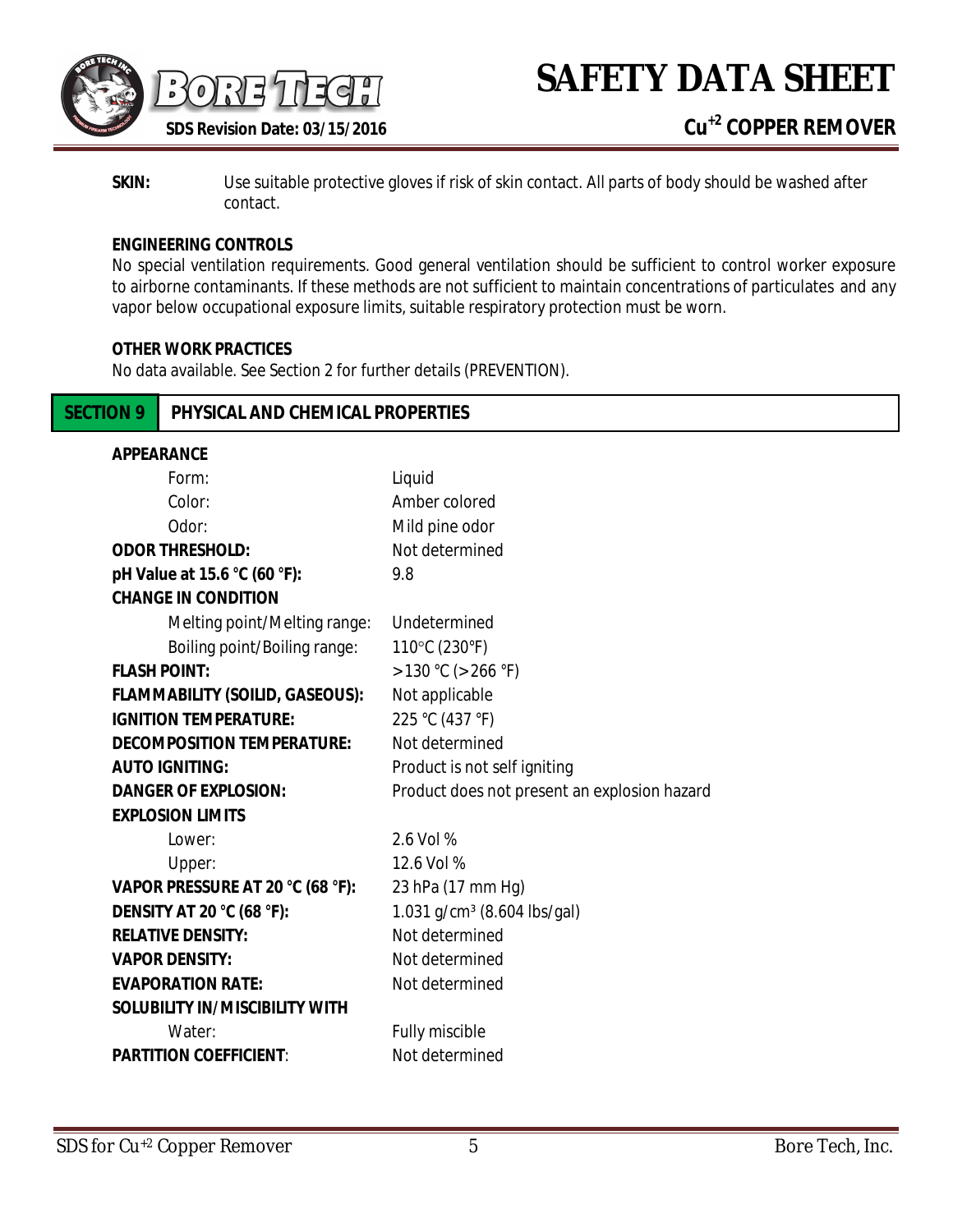

| Dynamic:                  | Not determined                            |
|---------------------------|-------------------------------------------|
| Kinematic:                | Not determined                            |
| <b>SOLVENT CONTENT</b>    |                                           |
| Organic solvents:         | 5.0%                                      |
| Water:                    | ≤90%                                      |
| VOC content:              | 5.0%                                      |
|                           | 175.4g/l / 1.46lb/gl                      |
| <b>OTHER INFOMRATION:</b> | No further relevant information available |

# **SECTION 10 STABILITY AND REACTIVITY**

| <b>REACTIVITY:</b>             | Not chemically reactive                                                              |
|--------------------------------|--------------------------------------------------------------------------------------|
| <b>CHEMICAL STABILITY:</b>     | Stable under normal storage and handling conditions                                  |
| <b>HAZARDOUS REACTIONS:</b>    | Hazardous reactions not anticipated                                                  |
| <b>CONDITIONS TO AVOID:</b>    | Extreme heat, freezing temperatures, incompatibles                                   |
| <b>INCOMPATIBLE MATERIALS:</b> | Oxidizing agents, oxidizing acids, reducing agents                                   |
|                                | <b>HAZARDOUS DECOMPOSITION PROD.:</b> Not anticipated under normal conditions of use |

# **SECTION 11 TOXICOLOGICAL INFORMATION**

| <b>CATEGORY --: Item: Acute Toxicity (mouth) / Hazard: Not applicable</b>                                      |
|----------------------------------------------------------------------------------------------------------------|
| <b>CATEGORY --: Item: Acute Toxicity (skin) / Hazard: Not applicable</b>                                       |
| <b>CATEGORY --: Item: Acute Toxicity (inhalation) / Hazard: Not applicable</b>                                 |
| <b>CATEGORY 3: Item: Skin Corrosion/Irritation / Hazard: Causes mild skin irritation</b>                       |
| <b>CATEGORY 2B:</b> Item: Eye Damage/Irritation / Hazard: Causes eye irritation.                               |
| <b>CATEGORY --: Item: Sensitization (respiratory) / Hazard: Not applicable</b>                                 |
| <b>CATEGORY --: Item: Sensitization (skin) / Hazard: Not applicable</b>                                        |
| <b>CATEGORY --: Item: Germ Toxicity / Hazard: Not applicable</b>                                               |
| <b>CATEGORY --: Item: Carcinogenicity / Hazard: Not applicable</b>                                             |
| <b>CATEGORY --: Item: Reproductive Toxicity / Hazard: Not applicable</b>                                       |
| <b>CATEGORY --: Item: Specific Target Organ Systemic Toxicity (single exposure) / Hazard: Not applicable</b>   |
| <b>CATEGORY --: Item: Specific Target Organ Systemic Toxicity (repeated exposure) / Hazard: Not applicable</b> |
| <b>CATEGORY --: Item: Aspiration Hazard / Hazard: Not applicable</b>                                           |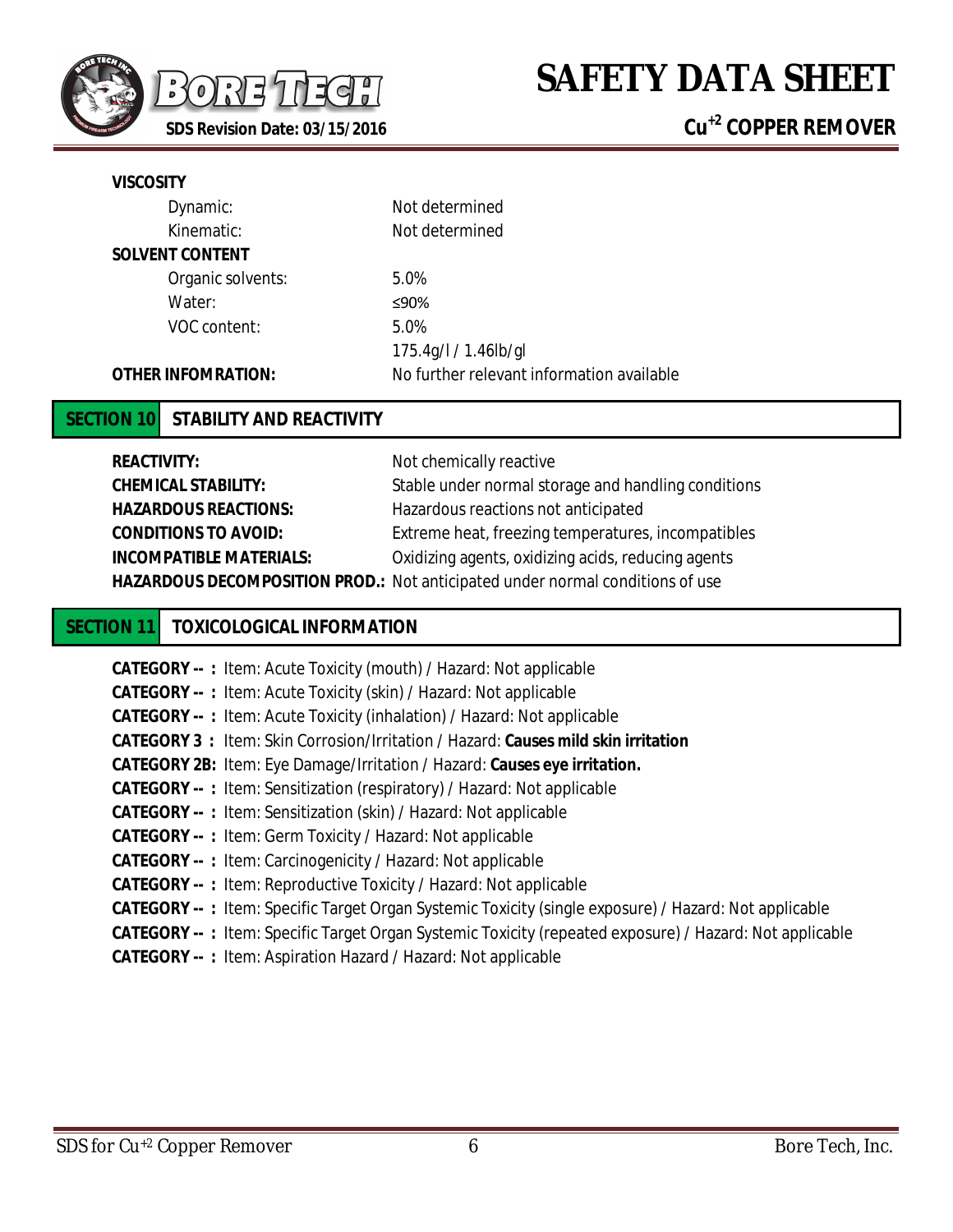

| <b>SECTION 121</b>       | <b>ECOLOGICAL INFORMATION</b>              |                                                                                                             |  |
|--------------------------|--------------------------------------------|-------------------------------------------------------------------------------------------------------------|--|
| <b>TOXICITY:</b>         |                                            | No additional information provided for this product See Section<br>3 for chemical specific data.            |  |
|                          | <b>AQUATIC TOXICITY:</b>                   | No further relevant information available                                                                   |  |
|                          | <b>PERSISTENCE AND DEGRADABILITY:</b>      | No further relevant information available                                                                   |  |
|                          | <b>BIOACCUMULATIVE POTENTIAL:</b>          | No further relevant information available                                                                   |  |
| <b>MOBILITY IN SOIL:</b> |                                            | No further relevant information available                                                                   |  |
|                          | <b>RESULTS OF PBT AND VPVB ASSESSMENT:</b> |                                                                                                             |  |
|                          |                                            | PBT: Not applicable                                                                                         |  |
|                          |                                            | vPvB: Not applicable                                                                                        |  |
|                          | ADDITIONAL ECOLOGICAL INFORMATION:         | Do not allow undiluted product or large quantities to reach<br>ground water, water course or sewage system. |  |
|                          |                                            |                                                                                                             |  |

# **SECTION 13 DISPOSAL CONSIDERATIONS**

## **WASTE TREATMENT METHODS**

Do not allow into drains or water courses. Waste and emptied containers should be disposed of in accordance with regulations made under the Control of Pollution Act and the Environmental Protection Act. Using information provided in this sheet advice should be obtained from the local Waste Regulation Authority, whether the special waste regulations apply.

# **SECTION 14 TRANSPORT INFORMATION**

**This product is NOT classified as Dangerous Goods by DOT, ADR, IMO, ADN, IMDG, or ITATA**

| <b>UN NUMBER:</b>                         | Not applicable               |       |
|-------------------------------------------|------------------------------|-------|
| UN PROPER SHIPPING NAME:                  | Not regulated                |       |
| <b>TRANSPORT HAZARD CLASS(ES):</b>        |                              |       |
| DOT/ADR (Domestic Surface transportation) |                              |       |
|                                           | Proper Shipping Name: Not re |       |
|                                           | <b>Hazard Class:</b>         | Not a |
|                                           | Label:                       | None  |
|                                           | UN/NA Number:                | Not a |

| Proper Shipping Name: Not regulated |                |
|-------------------------------------|----------------|
| <b>Hazard Class:</b>                | Not applicable |
| Label:                              | None           |
| <b>UN/NA Number:</b>                | Not applicable |
| Packing Group:                      | Not applicable |
|                                     |                |

#### **IMO/ADN/IMDG (Ocean transportation)**

Proper Shipping Name: Not regulated Hazard Class: Not applicable<br>
UN/NA Number: Not applicable Not applicable Packing Group: Not applicable